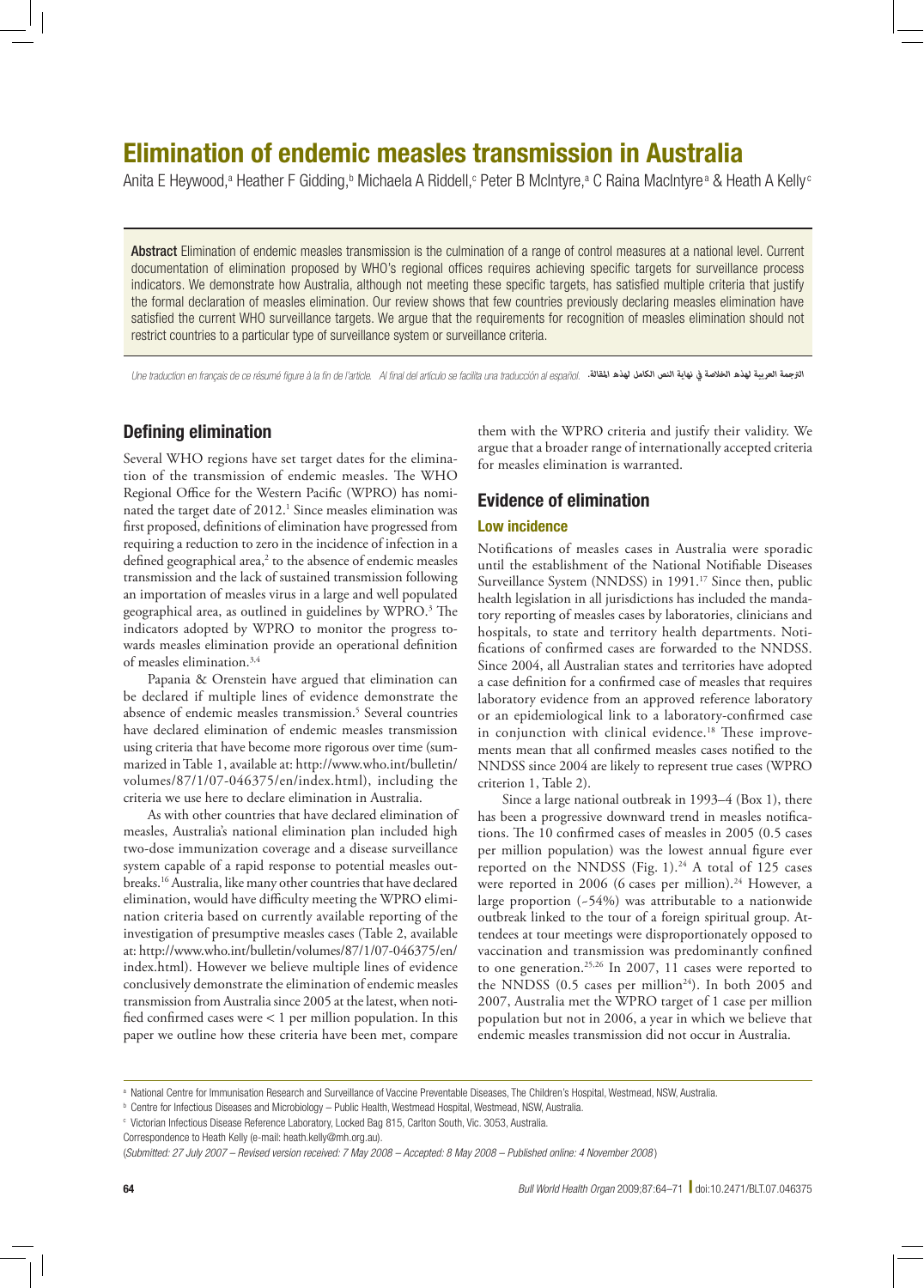# Quality surveillance

Local public health authorities are responsible for the active follow-up of all suspected cases of measles (defined as morbilliform rash with fever present at onset of rash and cough) $27$  to confirm the diagnosis and identify any additional cases. However, information about the investigation of suspected cases found not to be measles is not recorded at the national level, including laboratory performance indicators. Thus, due to reporting mechanisms, Australia is unable to provide data on the WPRO surveillance process criteria 3–7 (Table 2). However, enhanced surveillance from 1998–2003 in the state of Victoria (2005 population estimate = 5 million; approximately 25% of the Australian population) <sup>28</sup> showed that 89% of suspected cases could be discarded after laboratory investigation, at a median annual rate of 2.9/100 000.29 This experience is likely to be applicable nationally and meets WPRO criterion 2.

# High two-dose vaccine coverage

High vaccination coverage (greater than 95% for each new birth cohort) is required for herd immunity against measles and maintenance of measles elimination (WPRO criterion 8, Table 2).30 Since 1998, Australia's measles elimination strategy has included vaccination coverage targets set to achieve 95% coverage with the first dose of measles-containing vaccine (MCV1) for children by 24 months and 90% two-dose (MCV2) coverage by school entry.31 In 1989, a child health survey indicated coverage with at least one dose of a measles-containing vaccine

#### Box 1. The evolution of measles elimination in Australia

#### Phase 1: pre-vaccine

Pre-vaccine epidemiology: similar to that reported from other comparable regions of the world – major epidemics occurring every 2 years and number of annual cases approximating the birth cohort

1966–1975: 146 deaths from measles were certified <sup>19</sup>

1962–1971: 1 in every 22 hospitalized cases of measles complicated by encephalitis<sup>20</sup>

1968: measles control efforts commenced with the licensing of a live attenuated monovalent measles vaccine<sup>19</sup>

1975: measles vaccine incorporated into the national immunization schedule, as a single dose at 12 months of age

1976–1985: recorded deaths from measles halved to 62 in decade following vaccine introduction, despite slow uptake<sup>19</sup>

Measles mortality decreases following the introduction of measles immunization, but there is ongoing transmission of a single endemic genotype (often as multiple strains of the same genotype).21,22

#### Phase 2: measles control

The incidence of measles and strain variation of the endemic genotype decline with expansion of immunization and outbreak control activities, $21$  but susceptible individuals accumulate and large outbreaks occur after longer inter-epidemic periods.

1993–1994: large epidemic with  $> 10000$  notified cases

1993: second dose of measles-containing vaccine (measles–mumps–rubella, MMR) for all 10–16 year olds recommended,<sup>19</sup> prompted by large epidemic  $>$  10 000 notified cases

Although this led to an overall reduction in measles cases, outbreaks continued in school-aged children and young adults.<sup>22</sup>

#### Phase 3: elimination

Progression into the elimination phase facilitated by the Australian Measles Control Campaign, in which 1.33 million children (96% of the target age group) were vaccinated.<sup>23</sup>

1998: Australian Measles Control Campaign: re–scheduling of the second dose of MMR to 4 years of age; and catch–up vaccination for primary school children aged 5–12 years

was 85%.32 Fig. 2 shows how Australia's elimination strategy has resulted in increased vaccination coverage for both MCV1 and MCV2, as reported to the Australian Childhood Immunization Register (ACIR).

The ACIR is estimated to capture more than 99% of Australian children aged less than 7 years.<sup>33,34</sup> Coverage is reported for MCV1 at 2 years and

3 months of age and MCV2 at 6 years and 3 months of age to allow for delayed notification. In 2006, the ACIR recorded that 93.7–94.0% of children aged 2 years (born in 2004) had received at least one dose of MCV and 85.0–88.8% of children aged 6 years (born in 2000) had received both doses (Fig. 2). Substantial geographic homogeneity was demonstrated with coverage of one dose ranging from 92.7–96.2% and coverage of two doses ranging from 85.6–90.2% across all states and territories. These are minimum estimates, with parental recall surveys suggesting that the ACIR underestimates coverage for MCV2 by 5-10%<sup>33</sup> and for vaccines scheduled at 12, 18 and 24 months of age by 3–5%.34 When corrected for estimated underreporting, the national and WPRO target of 95% coverage for one dose of measles-containing vaccine is exceeded; coverage with a second dose is likely to be > 90%.

# **Outbreaks**

The available surveillance data for Australia confirms that a high proportion

#### Fig. 1. Measles notification rates per million population, Australia, 1991-2007<sup>24</sup>

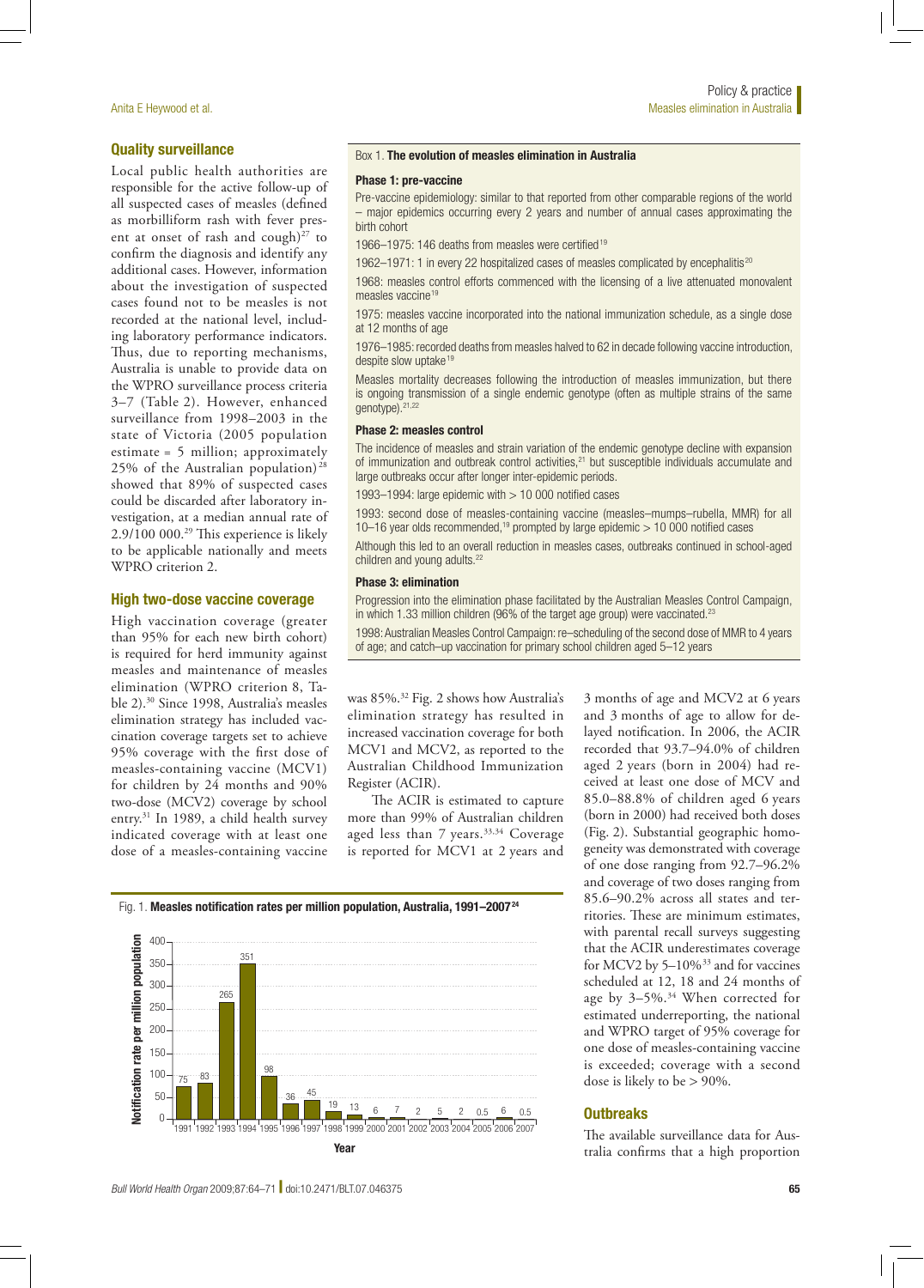of cases are imported or linked to an imported case, transmission from imported cases is quickly interrupted, and outbreaks following importation of the measles virus are self-limiting and contained. Enhanced surveillance in the state of Victoria identified 58 outbreaks between 1998 and 2006, with a total of 262 cases ranging from 1 to 75 cases.35 Among outbreaks in which the source case could be identified as imported, 33 did not result in transmission, while 22 were associated with secondary cases. Only 3 cases could not be directly linked to importation.35 Satisfying WPRO criterion 9, 91% of measles outbreaks or transmission foci in Victoria between 1998 and 2006 involved < 10 cases. Although such detailed data are not available nationally, the patterns are likely to be similar to those in Victoria. This is based on several lines of evidence. First, results for serosurvey and vaccination coverage are similar between regions. Second, a smaller period of enhanced surveillance in Western Australia between March 1999 and October 2000 identified 28 cases of measles all resulting from nine importations, all of  $< 10$  cases.<sup>36</sup>

#### Absence of an endemic genotype

Variability in the nucleotide sequence of the measles virus, of which there are eight clades (A–H) and 23 currently







MCV, measles-containing vaccine.

<sup>a</sup> Assessment date: MCV1 is scheduled at 12 months of age and assessed at 27 months of age; MCV2 is scheduled at 4 years of age and assessed at 6.25 years of age to allow for delayed notification.

assigned genotypes (A, B1–B3, C1, C2, D1–D10, E, F, G1–G3, H1, H2), can be exploited for molecular epidemiological purposes.37,38 Molecular analysis in routine case and outbreak investigations during the elimination phase of measles control is critical to document the genotype of each new cluster and demonstrate the absence of sustained transmission of one genotype (WPRO criterion 10, Table 2), to identify the source of the measles virus in outbreak situations and to confirm vaccine-associated fever/ rash illness (genotype A), which can also assist outbreak investigations.39

Retrospective molecular analyses of measles cases in Victoria from 1973 to 1998 and prospective molecular analyses nationally from 1999 to 2001 were conducted at the Victorian Infectious Diseases Reference Laboratory.<sup>40,41</sup> Fig. 3 shows the steady decline in measles-associated hospitalizations in Victoria since the introduction of a vaccine and the succession of measles genotypes identified during this time, consistent with the WHO phases of measles epidemiology.<sup>30</sup> The D1 genotype was identified in the earliest samples available for analysis suggesting that genotype D1 may have been the endemic genotype in Australia in the prevaccine era. By 1985 the D7 genotype appeared to replace D1 as the endemic genotype. In the early 1990s, outbreaks of genotypes C2 and H1 were subsequently identified suggesting Australia had moved to the WHO-defined measles control phase of genotypic replacement. Since this time several genotypes have been identified, but none repeatedly, suggesting there have been no endemic genotypes in circulation since this time. Fig. 4 illustrates the measles virus genotypes identified in outbreaks in Australia

Fig. 3. Measles-associated hospitalizations and measles virus genotypes isolated in Victoria (1962–2004) during WHO-defined measles elimination phases<sup>20,40,41,a</sup>



MCC, measles control campaign; MMR, measles–mumps–rubella vaccine; m.o., months' old; y.o., years' old. a Arrows reflect changes to measles immunization policy. Boxes show genotypes detected retrospectively (pre-1999) from measles virus isolates and clinical samples during the measles control phase. Measles virus isolates prospectively (1999–2004) detected during the elimination phase represent genotypes associated with imported cases or vaccine-related illness (not shown in figure). Prospectively isolated genotypes (number of isolates) include A (4 isolates detected), D3 (1), D4 (2), D5 (4), D7 (1), D8 (4), D9 (2), G2 (2), G3 (2), H1 (2) and H2 (1).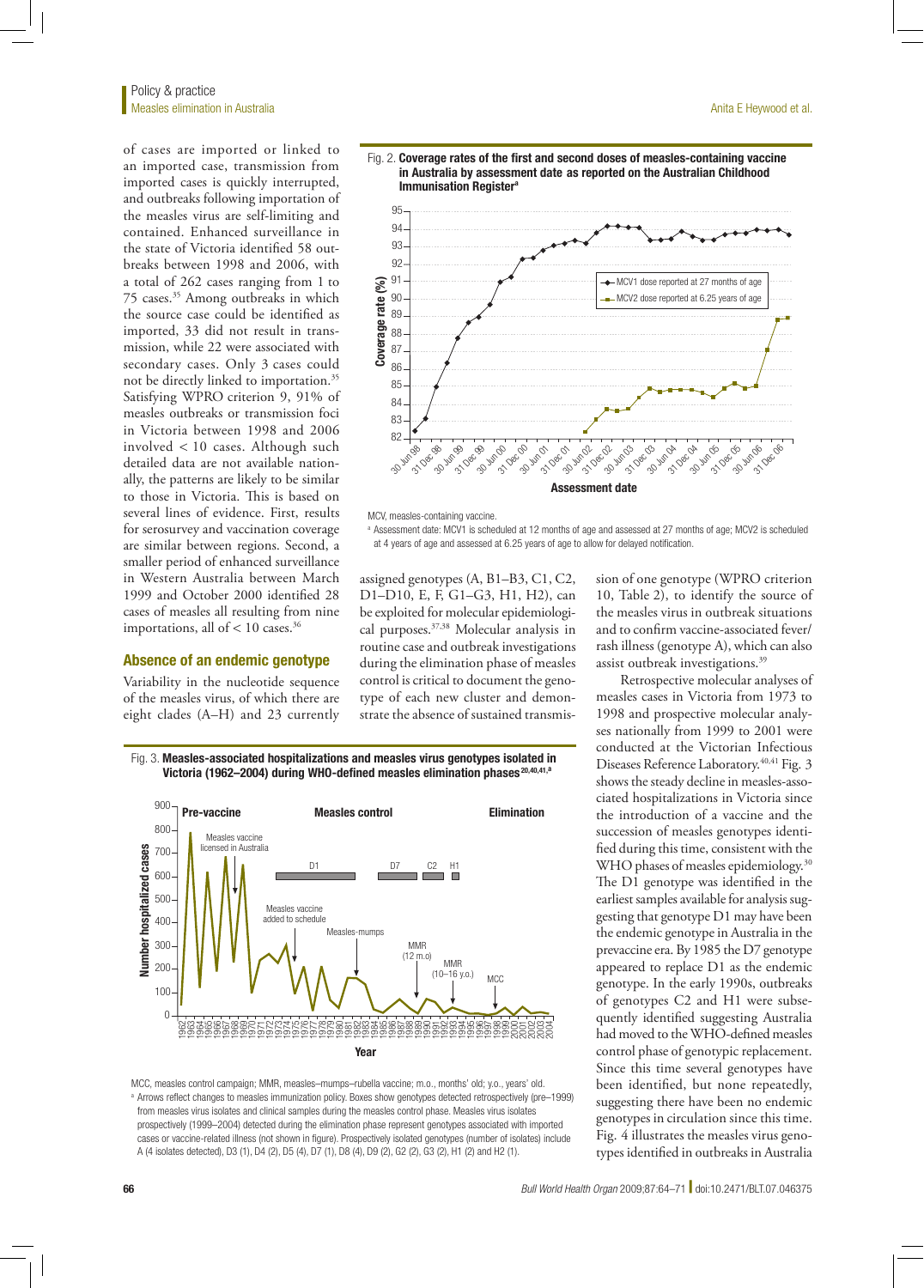#### Fig. 4. Measles virus genotypes detected in Australia, 2001-2006<sup>41,a</sup>



ACT, Australian Capital Territory; NSW, New South Wales; NT, Northern Territory; Qld., Queensland; SA, South Australia; Tas., Tasmania; Vic. Victoria; WA, Western Australia; USA, United States of America.

Boxes list confirmed country of importation (where available), genotype detected and year of detection in parenthesis for each Australian state as indicated by the arrow. There were no reports of measles disease in the NT or ACT during the period 2001–2006. "Source not identified" refers to individual cases of measles for which the source of importation (index case) could not be identified. Sequence interrogation of the measles virus nucleic acid detected did not substantiate the ongoing circulation of any genotype strain detected.

between 2001 and 2006. Source countries of measles virus importations could be identified for the majority of clusters and are indicated on the map.

# Population immunity

Although serological evidence of population immunity (measuring the proportion of sera samples that are positive for measles IgG antibodies) is not listed as a WPRO criterion, high population immunity is important evidence of elimination. WPRO provides three indirect measures of immunity (criteria 8–10) but population-based serosurveillance is the gold standard for assessing immunity. In Australia, national serosurveillance programmes conducted by the National Centre for Immunization Research and Surveillance of Vaccine Preventable Diseases, have included measles serosurveys during 1996–1998 before the Measles Catch-up Campaign, in 1999 to evaluate the success of the campaign and again in 2002 to evaluate a campaign targeting young adults.23,42 The 2002 serosurvey estimated that 93.9% of the Australian population was immune to measles, with immunity  $> 90\%$  in all age groups, except 1 year-olds (64.9% positive, 95% CI: 59.7–69.8%), 2–4 year-olds (88.5% positive, 95% CI: 85.3–91.3%) and the 20–24 year age group (87.2% positive, 95% CI: 84.3-89.8%) (Fig. 5).<sup>42</sup> More than 97% of people born before 1968, when measles vaccine first became available in Australia, had evidence of measles immunity.43

Evidence from this source is robust as the serosurveys all used the same methods and demonstrated comparable results to prospectively collected, random-cluster sampling of school-age groups.43,44 We therefore believe that Australia's national serosurveys are an accurate measure of population level

measles immunity. In 2002, population immunity was well above 90%.

# Estimation of *R*

In disease modelling, infectious disease elimination is defined as the maintenance of the reproductive number, *R* below unity  $(R < 1).45$  The reproductive number, *R*, summarizes the susceptibility of the population, its mixing patterns and the contagiousness of the disease, and represents the average number of secondary cases produced by a typical case.<sup>5,45</sup> When *R* is > 1, the number of cases increase from one generation to the next and an epidemic ensues. When  $R$  is  $\lt 1$ , case numbers decrease from one generation to the next. If *R* is maintained constantly < 1 (the epidemic threshold), endemic transmission is considered to be eliminated. Using this definition, transmission of infective agents can still occur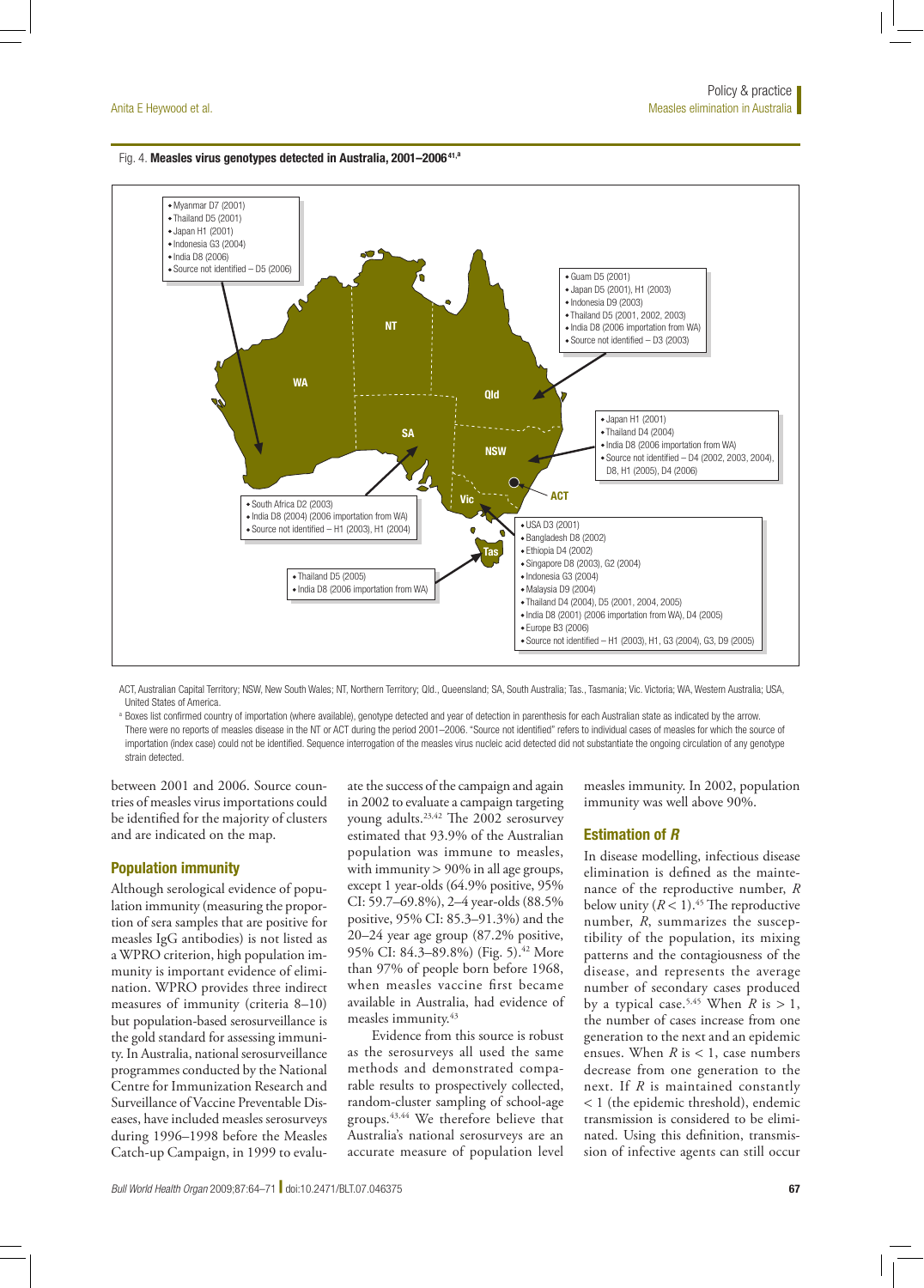following elimination but endemic transmission is not re-established at a population level.46 Therefore, calculating *R* is a useful tool for monitoring the progress of elimination efforts. Estimates of *R* in the Australian setting have been obtained using several different methods with consistent results.<sup>35,36,42,47</sup>

The most robust method of calculating *R* is to use serosurveillance data to estimate susceptibility in each age group.<sup>45</sup> Using data from the 1996–1998 Australian national serosurvey (before the catch-up campaign), *R* was estimated as 0.90.<sup>47</sup> Since then, estimates of *R* using serological data have been well below the epidemic threshold; *R* was estimated as 0.57 from the 1999 serosurvey, and 0.69 in 2002, and modelled to remain below 0.8 until at least 2012.42,47 These estimates from serological data provide evidence that sustained transmission is unlikely to have occurred since 1999.

Besides using serosurveillance data, *R* can be estimated using enhanced disease notification data. There are three such methods. The first method uses the proportion of all cases that are identified as imported.48 As the recording of whether a measles case is imported is incomplete on the NNDSS database, this method is likely to overestimate *R*. Using 2001–2006 NNDSS data, 44 measles cases were recorded as imported out of a total of 446 cases and *R* was calculated as 0.90. Using data from the state of Western Australia, with a more complete follow-up of cases, *R* was estimated to be 0.62 between March 1999 and October 2000.36 The two other methods of calculating *R* rely on data for the distribution of the size and duration of outbreaks.<sup>46,49</sup> Using outbreak data from enhanced surveillance in Victoria between 1998 and mid-2003, *R* was calculated to be 0.85–0.87 using the size of outbreak method and 0.73–0.76 using data on the duration of outbreaks.<sup>35</sup> The similarity of the estimates of *R* using serosurveillance data to these estimates from case surveillance data (national and state estimates) supports the reliability of these estimates.

# **Discussion**

The criteria used to justify our declaration of measles elimination in Australia are as follows:





- < 1 notified confirmed endemic case per million population since 2005 within an adequate surveillance system since 2004;
- • consistently high two-dose vaccination coverage: MCV1 > 95% and MCV2 > 90% since 2004;
- serological evidence of population immunity > 90% since 2002;
- absence of an endemic genotype since 1999;
- • a high proportion of cases imported or linked to an imported case since 1999;
- • containment of outbreaks without the re-establishment of a specific genotype since 1999; and
- • maintenance of an effective reproductive number for measles of < 1 since 1999.

Based on the number of notified cases, the most conservative year for declaration of elimination in Australia is 2005, although multiple lines of evidence suggest interruption of the endemic transmission of measles since 1999. The set of interim criteria defined by WPRO for the documentation of elimination of endemic measles transmission in a region may not be practical in many countries such as Australia, despite the existence of adequate surveillance systems, due to varying capacity in reporting these criteria at a national level. This particularly applies to the extensive documentation on the investigation of suspected cases at national level, which currently includes the discard rate, laboratory performance indicators

and obtaining virologic samples from every presumptive chain of transmission (WPRO criteria 2–7, Table 2).

Australia satisfied the WPRO criterion of < 1 case per million population in 2005 and 2007. Although very low incidence is a significant criterion in defining measles elimination, we believe incidence rates > 1 case per million should not exclude declaration of elimination, especially if the cases are acquired outside the country and if other evidence suggests that sustained transmission has not occurred.

Adequate disease surveillance is an important criterion for establishing and monitoring measles elimination. The completeness of reporting, the sensitivity of the surveillance system, the use of laboratory confirmation, adequate epidemiological investigation of suspected measles cases and adequate genotyping of outbreaks are all important surveillance performance indicators.4 Although Australia's surveillance reporting mechanisms do not currently record the investigation of presumptive measles cases at the national level as required by the WPRO criteria, we believe that surveillance is adequate for investigation of isolated cases of measles. Enhanced surveillance in the state of Victoria between 1998 and 2003 demonstrated reporting of non-measles suspected cases much higher than the WPRO target discard rate.29 However, higher rates of discard (i.e. more clinically suspected cases of measles) were reported during the period directly after notification of a case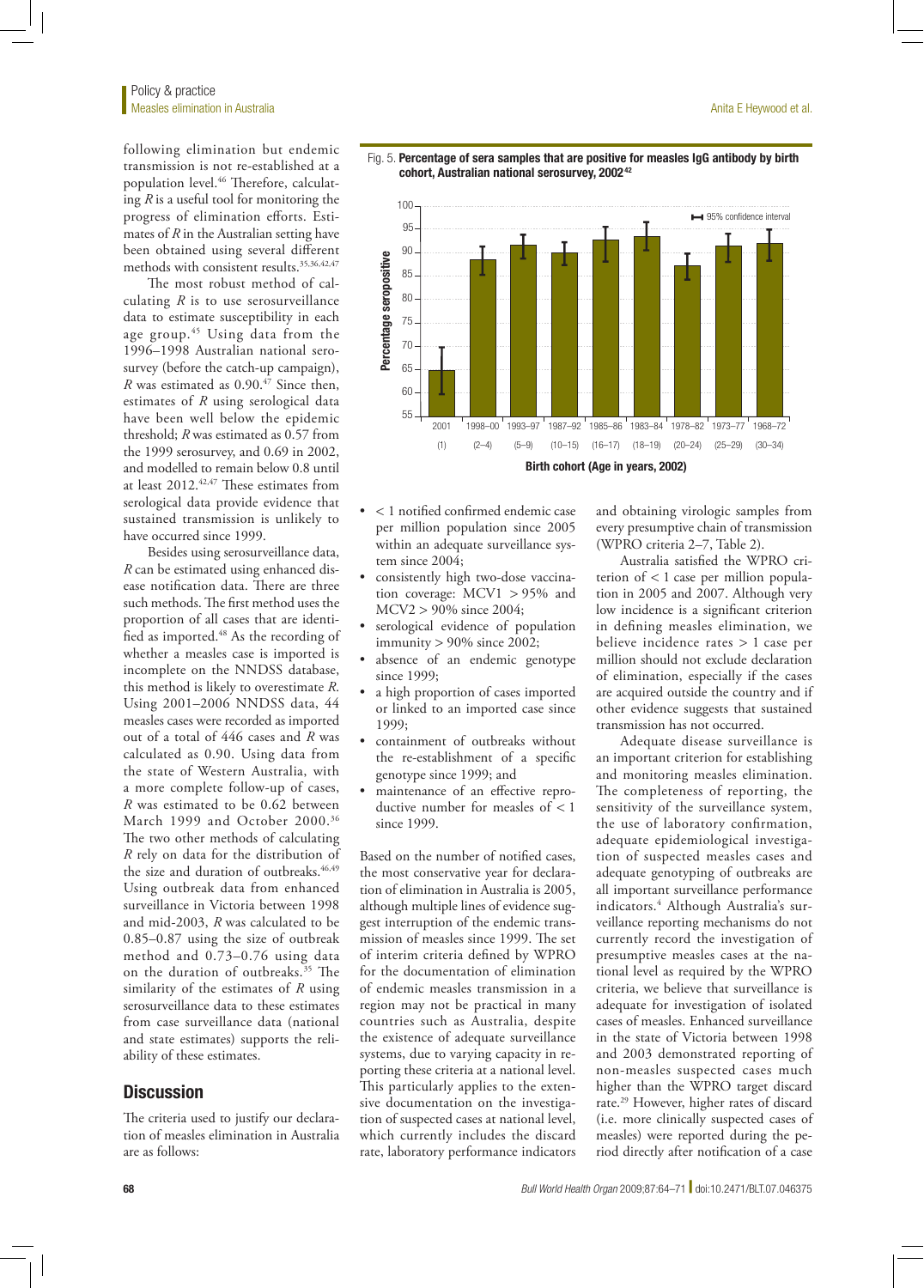compared to periods when no measles case had been reported. The discard rate may therefore be a useful criterion at the beginning of the elimination phase but, when measles is rare, other diseases may be more likely to be suspected clinically and measles testing may not be requested by clinicians.

Australia's national one-dose coverage of a measles-containing vaccine satisfies the WPRO criteria, while Australia's national two-dose coverage is likely to be > 90%. However, Australia has provided additional data from a series of serosurveys that demonstrate 90% of the Australian population is immune to measles, providing the opportunity to identify population groups in need of targeted programmes. Additionally, modelling seroprevalence and surveillance data provides further evidence of elimination, with the reproductive number being maintained < 1. Finally, comprehensive molecular analyses provide substantial evidence of the absence of an endemic measles virus in Australia.

The declaration of the elimination of endemic measles from a region is not static and requires commitment to maintaining coverage, surveillance and outbreak control. Although England and Wales declared endemic measles eliminated in 2003 (Table 1), sustained

transmission has recurred due to a reduction in vaccination rates,<sup>50</sup> highlighting the requirement of maintenance as fundamental in declaring the elimination of endemic measles.

Under strict application of the WPRO criteria for case investigation, Australia would find it difficult to demonstrate measles elimination, as would most other countries that have previously declared elimination. However, the Australian criteria for the elimination of the transmission of endemic measles satisfy and extend the other WPRO criteria and lack only the WPRO surveillance process criteria 2–7. We believe the data presented confirm measles elimination in Australia and point to the need to broaden the current criteria for elimination of endemic measles transmission. ■

#### Acknowledgements

We thank the staff of the laboratories who provided the sera for the national serosurveys and laboratory staff at the Institute of Clinical Pathology and Medical Research for their help in processing and testing these sera. The following individuals and groups have contributed data to this paper: Doris Chibo and colleagues at the Victorian Infectious Diseases Reference Laboratory (genotyping data); Neils Becker from the National Centre for Epidemiology and Population Health, Australian National University and James Wood from NCIRS (estimating *R*); Brynley Hull from NCIRS (ACIR data); James Fielding, from the Communicable Disease Control Unit, Department of Human Services, Victoria (Victorian measles outbreak data); the Communicable Disease Network Australia (advice and NNDSS data); and the Public Health Laboratory Network and state and territory health departments (notification data).

Funding: CIDM-Public Health is supported by an infrastructure grant from the New South Wales Health Department. The National Centre for Immunization Research and Surveillance of Vaccine Preventable Diseases is supported by the Australian Government Department of Health and Ageing, the New South Wales Health Department and The Children's Hospital at Westmead. Victorian Infectious Diseases Reference Laboratory acknowledges ongoing support from the Department of Human Services, Victoria. The Western Pacific Measles Regional Reference Laboratory at VIDRL receives support from WHO.

Competing interests: None declared.

#### Résumé

# Elimination de la transmission endémique de la rougeole en Australie

L'élimination de la transmission endémique de la rougeole est le point culminant d'une série de mesures de lutte contre cette maladie au niveau national. Pour attester de l'élimination de la rougeole, les Bureaux régionaux de l'OMS proposent actuellement que les indicateurs servant à la surveillance aient atteint des objectifs spécifiques. Nous démontrons comment l'Australie, bien que n'ayant pas atteint ces objectifs, a rempli plusieurs critères justifiant la

déclaration formelle de l'élimination de la rougeole. Notre analyse montre que peu de pays ayant antérieurement déclaré la rougeole comme éliminée ont rempli les objectifs actuels en matière de surveillance de l'OMS. A notre avis, les exigences pour reconnaître l'élimination de la rougeole ne devraient pas imposer aux pays l'utilisation d'un type particulier de système ou de critère pour la surveillance.

#### Resumen

# Eliminación de la transmisión endémica del sarampión en Australia

La eliminación de la transmisión endémica del sarampión supone la culminación de toda una serie de medidas de control desplegadas a nivel nacional. La actual documentación sobre la eliminación propuesta por las oficinas regionales de la OMS requiere que se alcancen metas concretas para los indicadores del proceso de vigilancia. Explicamos aquí de qué manera Australia, si bien no ha alcanzado esas metas específicas, ha satisfecho muchos criterios que justifican la declaración oficial de eliminación

del sarampión. Nuestro análisis muestra que, entre los países que han declarado haber eliminado esta enfermedad, son pocos los que han alcanzado las actuales metas de vigilancia de la OMS. Se argumenta que, entre los requisitos para el reconocimiento de la eliminación del sarampión, no se debe exigir a los países que apliquen sólo un sistema de vigilancia o unos criterios de vigilancia determinados.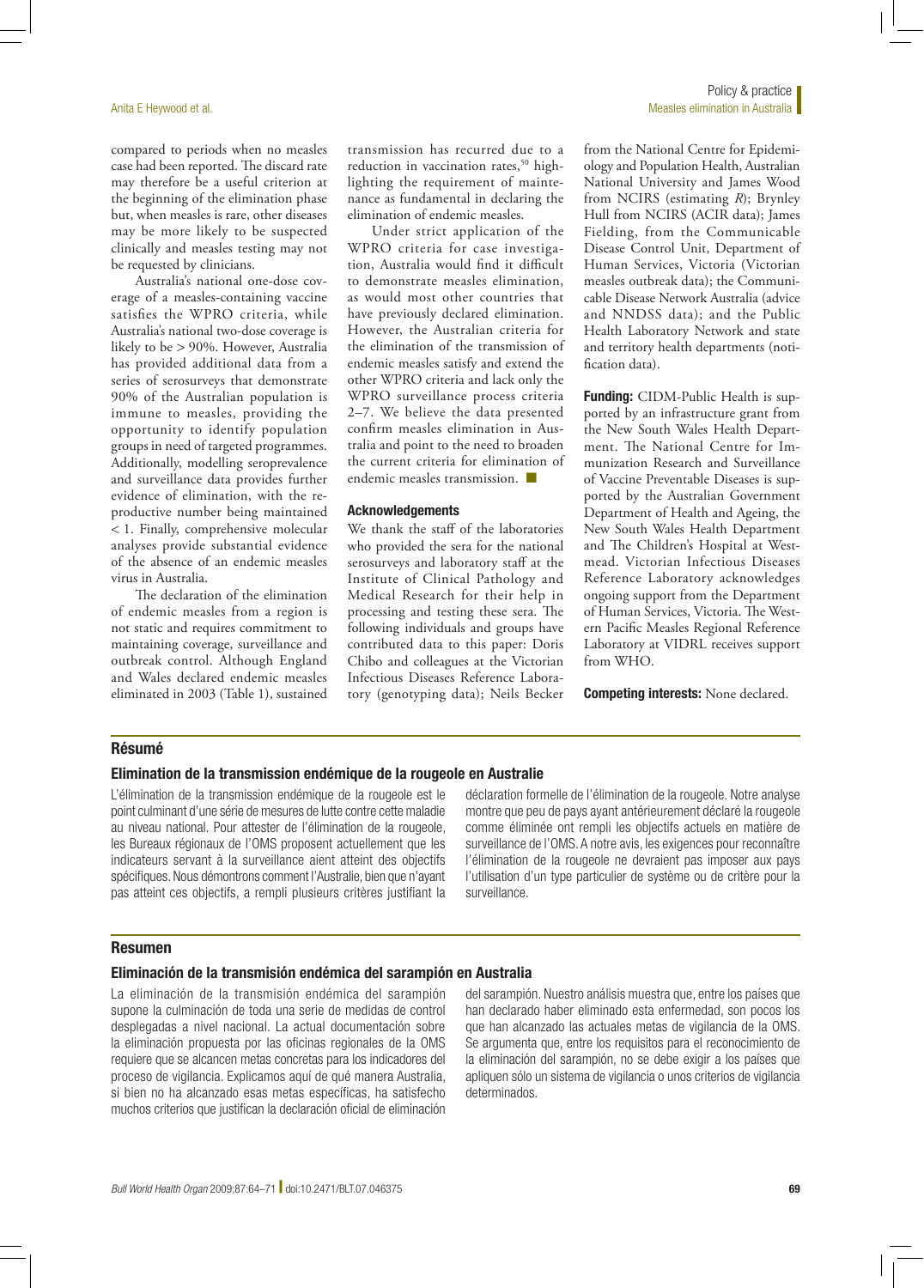# **ملخص**

**ُّص من انتقال الحصبة املتوطنة يف اسرتاليا التخل**

هذه الدراسة أن عدداً ً قليال من البلدان التي سبق أن أعلنت عن التخلص ُّ من الحصبة قد حققت أهداف الرتصد الحالية التي أعلنتها منظمة الصحة العاملية. ويرى الباحثون أن متطلبات االعرتاف بالتخلص من الحصبة ينبغي اًلا تقصُر البلدان على مُط معن من نُظُم الترصُّد أو على مُط معن من معاير ُّ الرتصد.

إن التخلُّص من انتقال الحصبة المتوطنة هو غاية مجموعة من تدابير املكافحة املتخذة عىل أي مستوى وطني. وتتطلب الوثائق الخاصة بالتخلص من الحصبة، املقرتحة من املكاتب اإلقليمية ملنظمة الصحة العاملية، تحقيق أهداف معينة لمؤشرات عملية ترصد المرض. ويعرض الباحثون في هذه الورقة كيف أن استراليا، برغم عدم تحقيقها هذه الأهداف المحددة، قد نجحت في تحقيق معاير متعددة تبرر الإعلان رسمياً عن تخلصها من الحصبة. وتبن

#### References

- 1. *Measles elimination, hepatitis B control and poliomyelitis eradication* (Resolution WPR/RC56.R8). Manila: WHO Regional Committee for the Western Pacific.;2005.
- 2. Dowdle WR. The principles of disease elimination and eradication. *Bull World Health Organ* 1998;76 Suppl 2:22-5.
- 3. *Field guidelines for measles elimination*. Geneva: WHO Regional Office for the Western Pacific.: 2004
- 4. WHO Regional Office for the Western Pacific. Monitoring measles surveillance and progress towards measles elimination. *Measles Bulletin* 2007;13:1-6 Available from: [http://www.wpro.who.int/sites/epi/documents/](http://www.wpro.who.int/sites/epi/documents/MeaslesBulletin.htm) [MeaslesBulletin.htm](http://www.wpro.who.int/sites/epi/documents/MeaslesBulletin.htm) [accessed on 24 October 2008].
- 5. Papania MJ, Orenstein WA. Defining and assessing measles elimination goals. *J Infect Dis* 2004;189 Suppl 1;S23-6. [PMID:15106085](http://www.ncbi.nlm.nih.gov/sites/entrez?cmd=Retrieve&db=PubMed&list_uids=15106085&dopt=Abstract) [doi:10.1086/381556](http://dx.doi.org/10.1086/381556)
- 6. Department of Economic and Social Affairs. *World population prospects: the 2006 revision population database*. New York: United Nations Population Division; 2007. Available from: http://esa.un.org/unpp/ [accessed on 24 October 2008].
- 7. Prevots DR, Parise MS, Segatto TC, Siqueira MM, dos Santos ED, Ganter B, et al. Interruption of measles transmission in Brazil, 2000-2001. *J Infect Dis* 2003;187 Suppl 1;S111-20. [PMID:12721901](http://www.ncbi.nlm.nih.gov/sites/entrez?cmd=Retrieve&db=PubMed&list_uids=12721901&dopt=Abstract) [doi:10.1086/368030](http://dx.doi.org/10.1086/368030)
- 8. King A, Varughese P, De Serres G, Tipples GA, Waters J, and members of the Working Group on Measles Elimination. Measles elimination in Canada. *J Infect Dis* 2004;189 Suppl 1;S236-42. [PMID:15106117](http://www.ncbi.nlm.nih.gov/sites/entrez?cmd=Retrieve&db=PubMed&list_uids=15106117&dopt=Abstract) [doi:10.1086/378499](http://dx.doi.org/10.1086/378499)
- 9. Galindo MA, Santin M, Resik S, Ribas MA, Guzman M, Mas Lago P, et al. Eradication of measles in Cuba [erratum appears in Rev Panam Salud Publica 1998 Nov;4(5):345] [in Spanish]. *Rev Panam Salud Publica* 1998;4:171-7. [PMID:9796389](http://www.ncbi.nlm.nih.gov/sites/entrez?cmd=Retrieve&db=PubMed&list_uids=9796389&dopt=Abstract) [doi:10.1590/S1020-49891998000900004](http://dx.doi.org/10.1590/S1020-49891998000900004)
- 10. Ramsay ME, Jin L, White J, Litton P, Cohen B, Brown D. The elimination of indigenous measles transmission in England and Wales. *J Infect Dis* 2003;187 Suppl 1;S198-207. [PMID:12721914](http://www.ncbi.nlm.nih.gov/sites/entrez?cmd=Retrieve&db=PubMed&list_uids=12721914&dopt=Abstract) [doi:10.1086/368024](http://dx.doi.org/10.1086/368024)
- 11. *Census 2001: England and Wales*. Newport: Office for National Statistics UK;2008. Available from: [http://www.statistics.gov.uk/census2001/pyramids/](http://www.statistics.gov.uk/census2001/pyramids/pages/727.asp) [pages/727.asp](http://www.statistics.gov.uk/census2001/pyramids/pages/727.asp) [accessed on 24 October 2008].
- 12. Peltola H, Heinonen OP, Valle M, Paunio M, Virtanen M, Karanko V, et al. The elimination of indigenous measles, mumps, and rubella from Finland by a 12-year, two-dose vaccination program. *N Engl J Med* 1994;331:1397-402. [PMID:7969278](http://www.ncbi.nlm.nih.gov/sites/entrez?cmd=Retrieve&db=PubMed&list_uids=7969278&dopt=Abstract) [doi:10.1056/NEJM199411243312101](http://dx.doi.org/10.1056/NEJM199411243312101)
- 13. Santos JI, Nakamura MA, Godoy MV, Kuri P, Lucas CA, Conyer RT. Measles in Mexico, 1941-2001: interruption of endemic transmission and lessons learned. *J Infect Dis* 2004;189 Suppl 1;S243-50. [PMID:15106118](http://www.ncbi.nlm.nih.gov/sites/entrez?cmd=Retrieve&db=PubMed&list_uids=15106118&dopt=Abstract) [doi:10.1086/378520](http://dx.doi.org/10.1086/378520)
- 14. World Health Organization. Elimination of measles in the Republic of Korea, 2001-2006. *Wkly Epidemiol Rec* 2007;82:118-24. [PMID:17407853](http://www.ncbi.nlm.nih.gov/sites/entrez?cmd=Retrieve&db=PubMed&list_uids=17407853&dopt=Abstract)
- 15. Katz SL, Hinman AR. Summary and conclusions: measles elimination meeting, 16-17 March 2000. *J Infect Dis* 2004;189 Suppl 1;S43-7. [PMID:15106088](http://www.ncbi.nlm.nih.gov/sites/entrez?cmd=Retrieve&db=PubMed&list_uids=15106088&dopt=Abstract) [doi:10.1086/377696](http://dx.doi.org/10.1086/377696)
- 16. Heath T, Burgess M, McIntyre P, Catton M. The national measles surveillance strategy. The National Centre for Disease Control Measles Elimination Advisory Committee. *Commun Dis Intell* 1999;23:41-50. [PMID:10205979](http://www.ncbi.nlm.nih.gov/sites/entrez?cmd=Retrieve&db=PubMed&list_uids=10205979&dopt=Abstract)
- 17. Hall R. Notifiable diseases surveillance, 1917 to 1991. *Commun Dis Intell* 1993;17:226-36. Available from: [http://www.health.gov.au/internet/](http://www.health.gov.au/internet/main/publishing.nsf/Content/cda-pubs-annlrpt-oz_dis19_91.htm/$FILE/ozdis1917_91.pdf) [main/publishing.nsf/Content/cda-pubs-annlrpt-oz\\_dis19\\_91.htm/\\$FILE/](http://www.health.gov.au/internet/main/publishing.nsf/Content/cda-pubs-annlrpt-oz_dis19_91.htm/$FILE/ozdis1917_91.pdf) [ozdis1917\\_91.pdf](http://www.health.gov.au/internet/main/publishing.nsf/Content/cda-pubs-annlrpt-oz_dis19_91.htm/$FILE/ozdis1917_91.pdf) [accessed on 24 October 2008].
- 18. Communicable Diseases Network Australia. Interim surveillance case definitions for the Australian National Notifiable Diseases Surveillance System, version 1. Canberra: Department of Health and Ageing; 2004. Available from: http://www.health.gov.au [accessed on 24 October 2008].
- 19. Gidding HF, Burgess MA, Kempe AE. A short history of vaccination in Australia. *Med J Aust* 2001;174:37-40. [PMID:11219791](http://www.ncbi.nlm.nih.gov/sites/entrez?cmd=Retrieve&db=PubMed&list_uids=11219791&dopt=Abstract)
- 20. Tobin S, Kelly H. Measles encephalitis in Victoria, 1962-96: down but not out. *Aust N Z J Public Health* 1999;23:443. [PMID:10462876](http://www.ncbi.nlm.nih.gov/sites/entrez?cmd=Retrieve&db=PubMed&list_uids=10462876&dopt=Abstract) [doi:10.1111/](http://dx.doi.org/10.1111/j.1467-842X.1999.tb01294.x) [j.1467-842X.1999.tb01294.x](http://dx.doi.org/10.1111/j.1467-842X.1999.tb01294.x)
- 21. Mulders MN, Truong AT, Muller CP. Monitoring of measles elimination using molecular epidemiology. *Vaccine* 2001;19:2245-9. [PMID:11257341](http://www.ncbi.nlm.nih.gov/sites/entrez?cmd=Retrieve&db=PubMed&list_uids=11257341&dopt=Abstract) [doi:10.1016/S0264-410X\(00\)00453-9](http://dx.doi.org/10.1016/S0264-410X(00)00453-9)
- 22. Gidding HF. The impact of Australia's measles control programme over the past decade. *Epidemiol Infect* 2005;133:99-105. [PMID:15724716](http://www.ncbi.nlm.nih.gov/sites/entrez?cmd=Retrieve&db=PubMed&list_uids=15724716&dopt=Abstract) [doi:10.1017/S0950268804003073](http://dx.doi.org/10.1017/S0950268804003073)
- 23. Turnbull FM, Burgess MA, McIntyre PB, Lambert SB, Gilbert GL, Gidding HF, et al. The Australian Measles Control Campaign, 1998. *Bull World Health Organ* 2001;79:882-8. [PMID:11584738](http://www.ncbi.nlm.nih.gov/sites/entrez?cmd=Retrieve&db=PubMed&list_uids=11584738&dopt=Abstract)
- 24. Communicable Diseases Australia. National Notifiable Diseases Surveillance System (NNDSS) data. Canberra: Department of Health and Ageing;2006. Available from: http://www.health.gov.au/cda/source/cda-index.cfm [accessed on 24 October 2008].
- 25. Giele C, Owen R, Sarna M, Van Buynder P. A multi-state measles outbreak associated with a touring spiritual group from India [abstract]. In: *Communicable disease control conference: from outbreaks to pandemics in the region - building our capacity to respond, Canberra, 15-16 March 2007*.
- 26. Communicable Diseases Network Australia. Vaccine preventable diseases incidence and vaccination status information. In: *30th meeting of Australian Technical Advisory Group on Immunisation*, *Canberra, 7-8 June 2006.*
- 27. Communicable Diseases Network Australia & New Zealand. *Guidelines for the control of measles outbreaks in Australia* [Technical report series no. 5]. Canberra: Department of Health and Aged Care; 2000.
- 28. Australian Bureau of Statistics. *Population by age and sex, Australian states and territories, June 2006* [Cat. no. 3201.0]. Canberra: ABS;2006. Available from: http://www.ausstats.abs.gov.au/ausstats/subscriber.nsf/0/8C8443D8A 7E676EECA257242001B232D/\$File/32010\_jun%202006.pdf [accessed on 24 October 2008].
- 29. Wang YH, Andrews RM, Kelly H, Lambert SB. Evaluating measles surveillance using laboratory-discarded notifications of measles-like illness during elimination. *Epidemiol Infect* 2007;135:1363-8. [PMID:17352839](http://www.ncbi.nlm.nih.gov/sites/entrez?cmd=Retrieve&db=PubMed&list_uids=17352839&dopt=Abstract) [doi:10.1017/S095026880700828X](http://dx.doi.org/10.1017/S095026880700828X)
- 30. *WHO Guidelines for epidemic preparedness and response to measles outbreaks*. Geneva: WHO;1999. Available from: <http://www.who.int/emc> [accessed on 24 October 2008].
- 31. Department of Health and Ageing. *Let's work together to beat measles: a report on Australia's Measles Control Campaign*. Canberra: Department of Health and Ageing; 2000.
- 32. *National Health Survey: Children's Immunisation, Australia, 1989-1990*. Canberra: Australian Bureau of Statistics; 1992.
- 33. Lawrence GL, MacIntyre CR, Hull BP, McIntyre PB. Measles vaccination coverage among five-year-old children: implications for disease elimination in Australia. *Aust N Z J Public Health* 2003;27:413-8. [PMID:14705304](http://www.ncbi.nlm.nih.gov/sites/entrez?cmd=Retrieve&db=PubMed&list_uids=14705304&dopt=Abstract) [doi:10.1111/j.1467-842X.2003.tb00419.x](http://dx.doi.org/10.1111/j.1467-842X.2003.tb00419.x)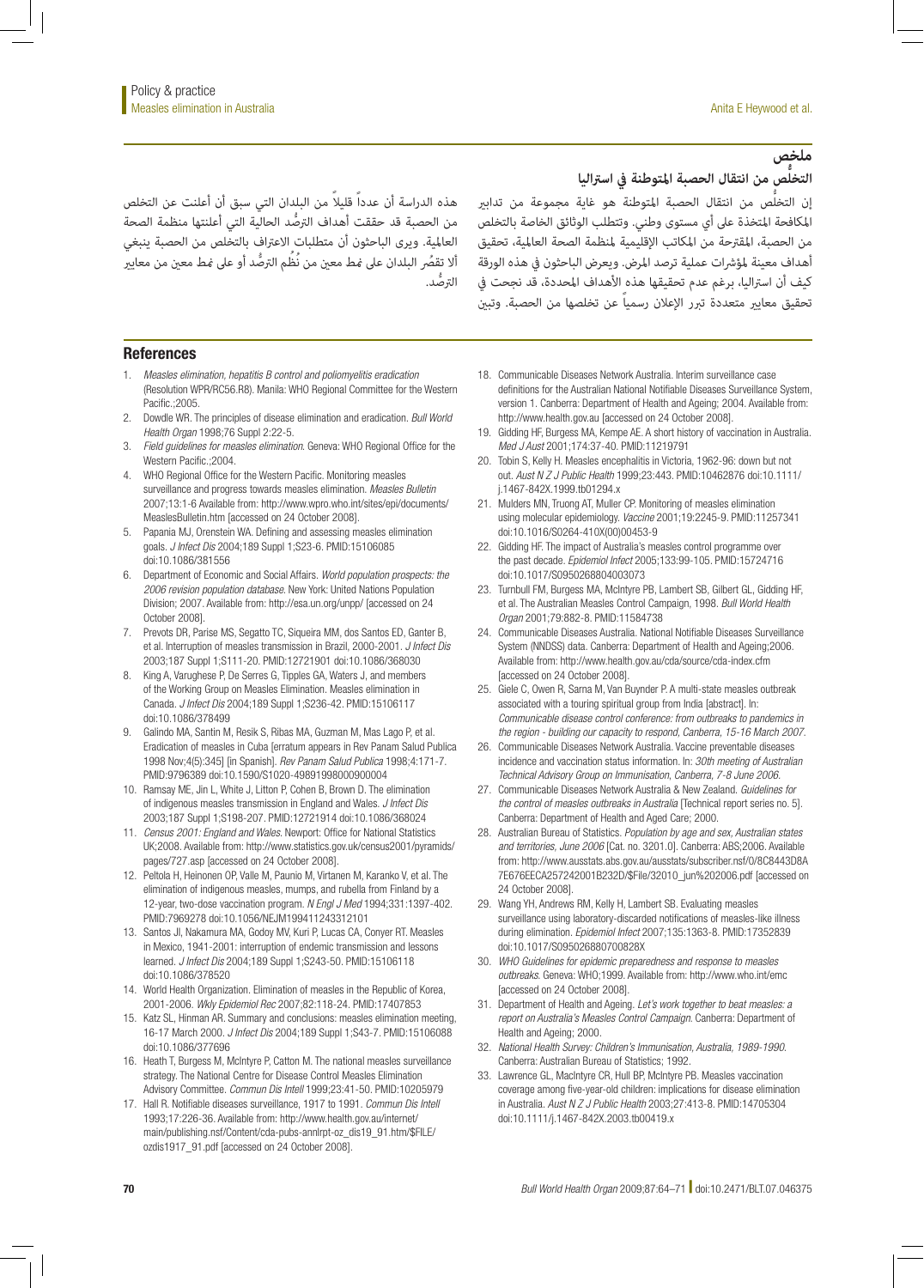- 34. Hull BP, Lawrence GL, MacIntyre CR, McIntyre PB. Immunisation coverage in Australia corrected for under-reporting to the Australian Childhood Immunisation Register. *Aust N Z J Public Health* 2003;27:533-8. [PMID:14651401](http://www.ncbi.nlm.nih.gov/sites/entrez?cmd=Retrieve&db=PubMed&list_uids=14651401&dopt=Abstract) [doi:10.1111/j.1467-842X.2003.tb00829.x](http://dx.doi.org/10.1111/j.1467-842X.2003.tb00829.x)
- 35. Becker NG, Li Z, Hsu E, Andrews RM, Lambert SB. Monitoring measles elimination in Victoria. *Aust N Z J Public Health* 2005;29:58-63. [PMID:15782874](http://www.ncbi.nlm.nih.gov/sites/entrez?cmd=Retrieve&db=PubMed&list_uids=15782874&dopt=Abstract) [doi:10.1111/j.1467-842X.2005.tb00750.x](http://dx.doi.org/10.1111/j.1467-842X.2005.tb00750.x)
- 36. Dowse GK, Gill J, Smith DW. Measles elimination in WA: a story of imported cases and nosocomial transmission [abstract 58]. In: *Communicable diseases control conference, Canberra, 2-3 April 2001*.
- 37. World Health Organization. Update of the nomenclature for describing the genetic characteristics of wild-type measles viruses: new genotypes and reference strains. *Wkly Epidemiol Rec* 2003;78:229-32. [PMID:12866261](http://www.ncbi.nlm.nih.gov/sites/entrez?cmd=Retrieve&db=PubMed&list_uids=12866261&dopt=Abstract)
- 38. Muwonge A, Nanyunja M, Rota PA, Bwogi J, Lowe L, Liffick SL, et al. New measles genotype, Uganda. *Emerg Infect Dis* 2005;11:1522-6. [PMID:16318690](http://www.ncbi.nlm.nih.gov/sites/entrez?cmd=Retrieve&db=PubMed&list_uids=16318690&dopt=Abstract)
- 39. Jenkin GA, Chibo D, Kelly HA, Lynch PA, Catton MG. What is the cause of a rash after measles-mumps-rubella vaccination? *Med J Aust* 1999;171:194-5. [PMID:10494235](http://www.ncbi.nlm.nih.gov/sites/entrez?cmd=Retrieve&db=PubMed&list_uids=10494235&dopt=Abstract)
- 40. Chibo D, Birch CJ, Rota PA, Catton MG. Molecular characterization of measles viruses isolated in Victoria, Australia, between 1973 and 1998. *J Gen Virol* 2000;81:2511-8. [PMID:10993941](http://www.ncbi.nlm.nih.gov/sites/entrez?cmd=Retrieve&db=PubMed&list_uids=10993941&dopt=Abstract)
- 41. Chibo D, Riddell M, Catton M, Lyon M, Lum G, Birch C. Studies of measles viruses circulating in Australia between 1999 and 2001 reveals a new genotype. *Virus Res* 2003;91:213-21. [PMID:12573500](http://www.ncbi.nlm.nih.gov/sites/entrez?cmd=Retrieve&db=PubMed&list_uids=12573500&dopt=Abstract) [doi:10.1016/S0168-](http://dx.doi.org/10.1016/S0168-1702(02)00273-3) [1702\(02\)00273-3](http://dx.doi.org/10.1016/S0168-1702(02)00273-3)
- 42. Gidding HF, Wood J, MacIntyre CR, Kelly H, Lambert SB, Gilbert GL, et al. Sustained measles elimination in Australia and priorities for long term maintenance. *Vaccine* 2007;25:3574-80. [PMID:17300858](http://www.ncbi.nlm.nih.gov/sites/entrez?cmd=Retrieve&db=PubMed&list_uids=17300858&dopt=Abstract) [doi:10.1016/j.](http://dx.doi.org/10.1016/j.vaccine.2007.01.090) [vaccine.2007.01.090](http://dx.doi.org/10.1016/j.vaccine.2007.01.090)
- 43. Gidding HF, Gilbert GL. Measles immunity in young Australian adults. *Commun Dis Intell* 2001;25:133-6. [PMID:11596715](http://www.ncbi.nlm.nih.gov/sites/entrez?cmd=Retrieve&db=PubMed&list_uids=11596715&dopt=Abstract)
- 44. Kelly H, Riddell MA, Gidding HF, Nolan T, Gilbert GL. A random cluster survey and a convenience sample give comparable estimates of immunity to vaccine preventable diseases in children of school age in Victoria, Australia. *Vaccine* 2002;20:3130-6. [PMID:12163264](http://www.ncbi.nlm.nih.gov/sites/entrez?cmd=Retrieve&db=PubMed&list_uids=12163264&dopt=Abstract) [doi:10.1016/S0264-410X\(02\)00255-4](http://dx.doi.org/10.1016/S0264-410X(02)00255-4)
- 45. De Serres G, Gay NJ, Farrington CP. Epidemiology of transmissible diseases after elimination. *Am J Epidemiol* 2000;151:1039-48. [PMID:10873127](http://www.ncbi.nlm.nih.gov/sites/entrez?cmd=Retrieve&db=PubMed&list_uids=10873127&dopt=Abstract)
- 46. Farrington CP, Kanaan MN, Gay NJ. Branching process models for surveillance of infectious diseases controlled by mass vaccination. *Biostatistics* 2003;4:279-95. [PMID:12925522](http://www.ncbi.nlm.nih.gov/sites/entrez?cmd=Retrieve&db=PubMed&list_uids=12925522&dopt=Abstract) [doi:10.1093/biostatistics/4.2.279](http://dx.doi.org/10.1093/biostatistics/4.2.279)
- 47. MacIntyre CR, Gay NJ, Gidding HF, Hull BP, Gilbert GL, McIntyre PB. A mathematical model to measure the impact of the Measles Control Campaign on the potential for measles transmission in Australia. *Int J Infect Dis* 2002;6:277-82. [PMID:12718821](http://www.ncbi.nlm.nih.gov/sites/entrez?cmd=Retrieve&db=PubMed&list_uids=12718821&dopt=Abstract) [doi:10.1016/S1201-9712\(02\)90161-X](http://dx.doi.org/10.1016/S1201-9712(02)90161-X)
- 48. Farrington CP, Whitaker HJ. Estimation of effective reproduction numbers for infectious diseases using serological survey data. *Biostatistics* 2003; 4:621-32. [PMID:14557115](http://www.ncbi.nlm.nih.gov/sites/entrez?cmd=Retrieve&db=PubMed&list_uids=14557115&dopt=Abstract) [doi:10.1093/biostatistics/4.4.621](http://dx.doi.org/10.1093/biostatistics/4.4.621)
- 49. Gay NJ, De SG, Farrington CP, Redd SB, Papania MJ. Assessment of the status of measles elimination from reported outbreaks: United States, 1997-1999. *J Infect Dis* 2004;189 Suppl 1;S36-42. [PMID:15106087](http://www.ncbi.nlm.nih.gov/sites/entrez?cmd=Retrieve&db=PubMed&list_uids=15106087&dopt=Abstract) [doi:10.1086/377695](http://dx.doi.org/10.1086/377695)
- 50. Ashmore J, Addiman S, Cordery R, Maguire H. Measles in north east and north central London, England: a situation report. *Eurosurveillance Weekly Release* 2007;12(9):E070920.2. Available from: [http://www.eurosurveillance.](http://www.eurosurveillance.org/ew/2007/070920.asp#2) [org/ew/2007/070920.asp#2](http://www.eurosurveillance.org/ew/2007/070920.asp#2) [accessed on 24 October 2008].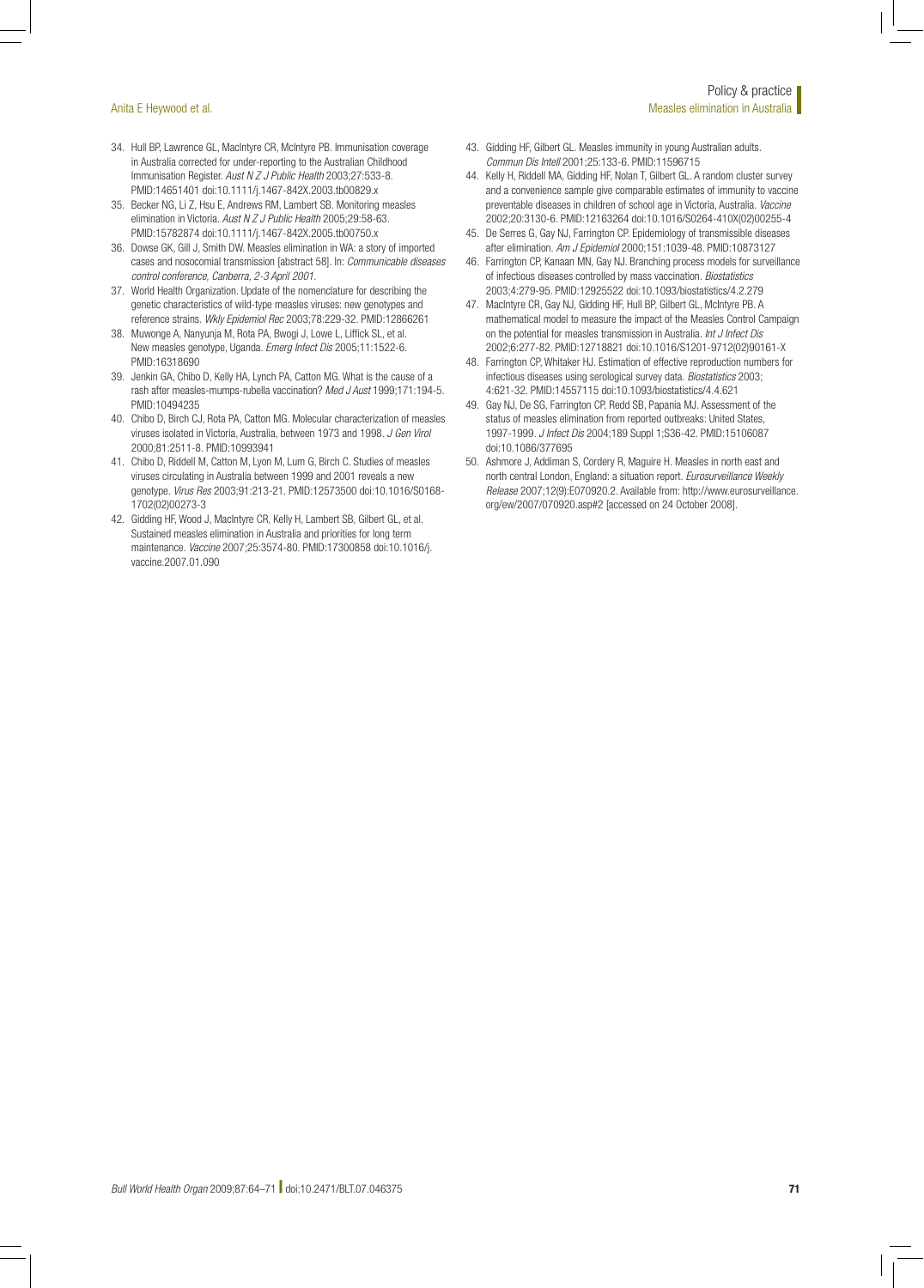# Table 1. Criteria used in countries that have declared measles elimination

| <b>Country and year</b><br>of declaration | <b>Period of</b><br>elimination | <b>Population</b>                       | <b>Criteria</b>                                                                                                                                                                                                                                                                                   |  |  |  |  |
|-------------------------------------------|---------------------------------|-----------------------------------------|---------------------------------------------------------------------------------------------------------------------------------------------------------------------------------------------------------------------------------------------------------------------------------------------------|--|--|--|--|
| Australia                                 | <b>Since 2005</b>               | In 2005:<br>21 million <sup>6</sup>     | High two-dose vaccine coverage; $> 95\%$ MCV1 coverage and $> 90\%$ MCV2 coverage;<br>geographic homogeneity                                                                                                                                                                                      |  |  |  |  |
|                                           |                                 |                                         | Low incidence of confirmed cases $(0.5 - 7.3/m$ illion; < 1/million since 2005)                                                                                                                                                                                                                   |  |  |  |  |
|                                           |                                 |                                         | High proportion of cases imported or linked to an imported case                                                                                                                                                                                                                                   |  |  |  |  |
|                                           |                                 |                                         | Containment of outbreaks (without re-establishment of a specific genotype)                                                                                                                                                                                                                        |  |  |  |  |
|                                           |                                 |                                         | Serological evidence of population immunity $> 90\%$                                                                                                                                                                                                                                              |  |  |  |  |
|                                           |                                 |                                         | Absence of endemic measles genotype                                                                                                                                                                                                                                                               |  |  |  |  |
|                                           |                                 |                                         | Estimations of R by several methods = $0.57-0.87$ between 1999 and 2003                                                                                                                                                                                                                           |  |  |  |  |
| Brazil 20037                              | 2000-2001                       | In 2000:<br>169.6 million <sup>7</sup>  | High two-dose vaccination coverage in routine and supplementary campaigns (95%)<br>since 1997)                                                                                                                                                                                                    |  |  |  |  |
|                                           |                                 |                                         | Low incidence of confirmed measles cases (36 cases in 2000, 1 case in 2001)                                                                                                                                                                                                                       |  |  |  |  |
|                                           |                                 |                                         | Case-based surveillance system with negative weekly reporting and targeted<br>investigation within 48 hours; In 2000: 8 322 suspected measles cases discarded, 92%<br>laboratory tested, discard rate ~4.9/100 000; In 2001: 5 598 suspected measles cases<br>discarded, discard rate 3.3/100 000 |  |  |  |  |
|                                           |                                 |                                         | No endemic measles genotypes identified                                                                                                                                                                                                                                                           |  |  |  |  |
| Canada 2004 <sup>8</sup>                  | Since 1998                      | In 2000:<br>30.7 million <sup>6</sup>   | High two-dose coverage; > 95% MCV1 reported in all regions; 2nd dose implemented<br>1996; No data on coverage of MCV2                                                                                                                                                                             |  |  |  |  |
|                                           |                                 |                                         | Low numbers of reported confirmed cases (0.4-6/million from 1998 to 2001)                                                                                                                                                                                                                         |  |  |  |  |
|                                           |                                 |                                         | High proportion of reported cases imported or linked to an imported case and cluster<br>sizes small (3/49 outbreaks/transmission foci > 15 cases)                                                                                                                                                 |  |  |  |  |
|                                           |                                 |                                         | 1998-99: laboratory testing for measles IgM performed at a rate of 17-22/100 000<br>population annually                                                                                                                                                                                           |  |  |  |  |
|                                           |                                 |                                         | Multiple genotypes detected and no endemic genotype identified since 1998                                                                                                                                                                                                                         |  |  |  |  |
|                                           |                                 |                                         | $1998 - 2001$ : $R = 0.82 - 0.87$                                                                                                                                                                                                                                                                 |  |  |  |  |
| Cuba 1998 <sup>9</sup>                    | <b>Since 1993</b>               | In 1995:<br>$10.9$ million <sup>6</sup> | High vaccine coverage at age 12 months and periodic "catch-up," "keep-up" and<br>"follow-up" campaigns; > 98% coverage in targeted age groups                                                                                                                                                     |  |  |  |  |
|                                           |                                 |                                         | Low incidence of laboratory confirmed cases; In 1989-1992, < 20 laboratory-<br>confirmed cases reported annually. Last cases reported July 1993                                                                                                                                                   |  |  |  |  |
|                                           |                                 |                                         | Strengthened surveillance including screening of suspected cases                                                                                                                                                                                                                                  |  |  |  |  |
|                                           |                                 |                                         | Absence of circulating virus                                                                                                                                                                                                                                                                      |  |  |  |  |
| England & Wales<br>200310                 | 1995-2001                       | In 2001:<br>52 million <sup>11</sup>    | "High routine vaccination coverage"; MCV1 coverage > 90% until 1998, recent decline<br>to 84%; MCV2 introduced in 1996                                                                                                                                                                            |  |  |  |  |
|                                           |                                 |                                         | "High herd immunity" as seen by low number of reported cases (1995-2001: 0.2-8.8/<br>million population, average 1.8/million population/year) and small number of large<br>clusters (4 clusters with $10-24$ cases and 4 clusters with $25+$ cases)                                               |  |  |  |  |
|                                           |                                 |                                         | "High" proportion of cases imported/import-linked (23% of sporadic cases and 43% of<br>clusters involving 108 cases)                                                                                                                                                                              |  |  |  |  |
|                                           |                                 |                                         | Enhanced surveillance including laboratory confirmation of suspected cases; 66% of<br>suspected cases tested (IgM oral fluid sample); ~2600 non-measles suspected cases<br>reported per year $(-4.4/100 000/\text{year})$                                                                         |  |  |  |  |
|                                           |                                 |                                         | Wide variety of genotypes detected with absence of previously common genotype;<br>"High" proportion of sporadic cases with distinct genotypes                                                                                                                                                     |  |  |  |  |
|                                           |                                 |                                         | $R = 0.51 - 0.7$ using variety of methods                                                                                                                                                                                                                                                         |  |  |  |  |
| Finland 1994 <sup>12</sup>                | <b>Since 1994</b>               | In 1995:<br>5.1 million <sup>6</sup>    | High two-dose vaccine coverage (97% in targeted programme)                                                                                                                                                                                                                                        |  |  |  |  |
|                                           |                                 |                                         | Low incidence of serologically confirmed cases since 1987; 13 serologically confirmed<br>cases in 1993. Decline to "almost zero" incidence; No further information reported                                                                                                                       |  |  |  |  |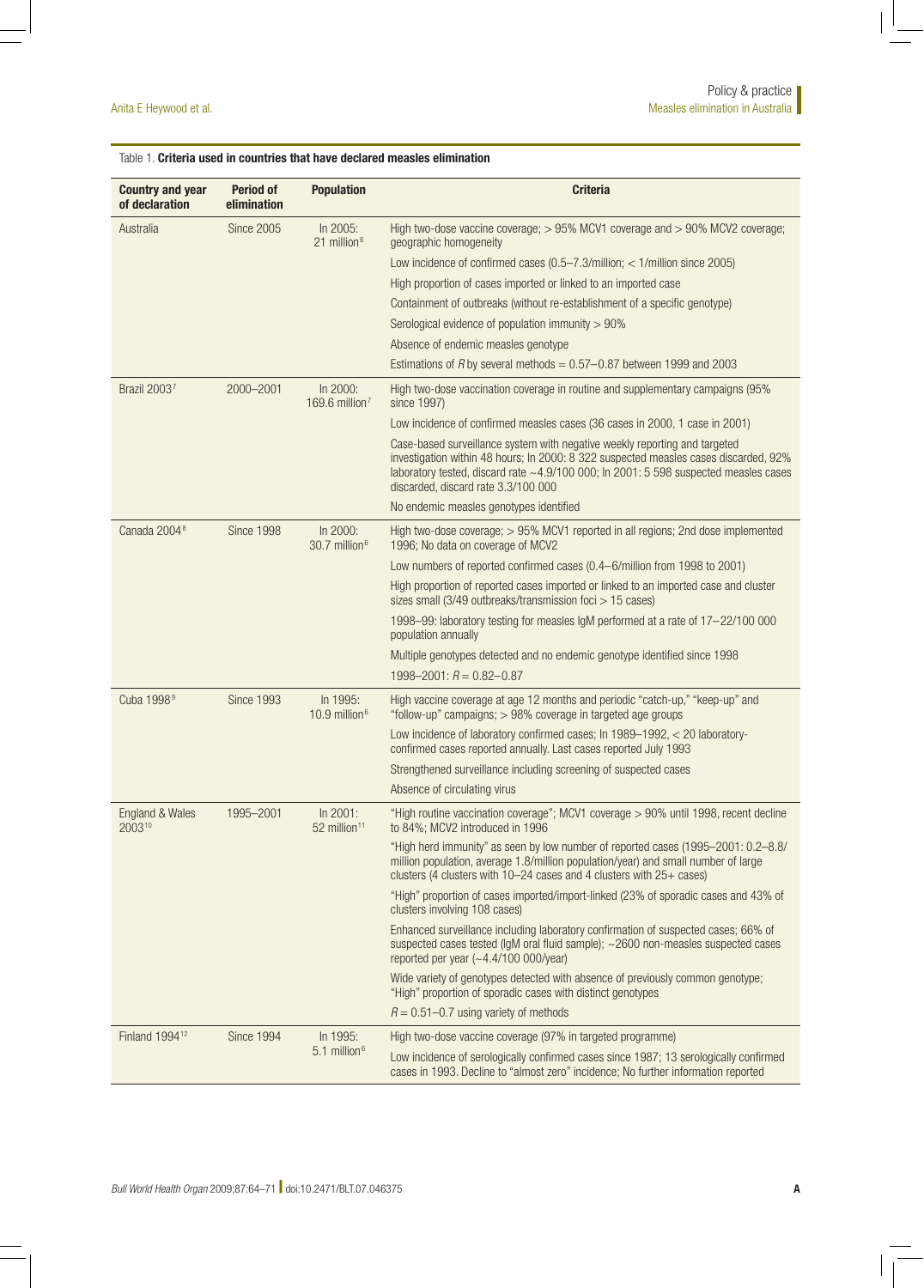(Table 1, cont.)

| <b>Country and year</b><br>of declaration | <b>Period of</b><br>elimination                               | <b>Population</b>                       | <b>Criteria</b>                                                                                                                                                                                                                                                                             |  |  |  |  |
|-------------------------------------------|---------------------------------------------------------------|-----------------------------------------|---------------------------------------------------------------------------------------------------------------------------------------------------------------------------------------------------------------------------------------------------------------------------------------------|--|--|--|--|
| Mexico 2004 <sup>13</sup>                 | 1996-2000                                                     | In 2000:<br>99.7 million <sup>6</sup>   | High two-dose vaccine coverage; > 95% coverage ages 1–6 years since 1996, 97.6%<br>coverage ages 6-10 years since 1999                                                                                                                                                                      |  |  |  |  |
|                                           |                                                               |                                         | Low number of reported cases; Zero cases 1996-1999, 2-12 cases per year since<br>with 30 cases in 2000; "Limited" local spread                                                                                                                                                              |  |  |  |  |
|                                           |                                                               |                                         | Active case ascertainment, e.g. 3.5 million health centre/hospital charts reviewed during<br>outbreak in 2000                                                                                                                                                                               |  |  |  |  |
|                                           |                                                               |                                         | Sensitive rash illness surveillance system including negative weekly reporting; > 10 000<br>febrile rash illnesses investigated for measles per year since 1994 (discard rate<br>~10/100~000                                                                                                |  |  |  |  |
|                                           |                                                               |                                         | Since 1994, > 80% of febrile rash illnesses reported have been investigated within 48<br>hours of report, with a serum and urine sample collected 6-20 days after rash onset;<br>Since 1996, laboratory specimens have been sent in a timely fashion for $> 80\%$ of<br>suspected cases     |  |  |  |  |
| Republic of Korea<br>200614               | 2001-2006                                                     | In 2000:<br>$46.8$ million <sup>6</sup> | MCV2 coverage 95-99.9%; Uniformly high in all 16 provinces; 2004 seroprevalence<br>study: 91.7-92.9% school children immune                                                                                                                                                                 |  |  |  |  |
|                                           |                                                               |                                         | Measles incidence of $<$ 1 case per million since 2002 (between 0.12-0.27/million)                                                                                                                                                                                                          |  |  |  |  |
|                                           |                                                               |                                         | Incidence of suspected cases 2002-2006, 1.2-3.0 per 100 000                                                                                                                                                                                                                                 |  |  |  |  |
|                                           |                                                               |                                         | Surveillance system: Adequate serological specimens collected from ~93% of reported<br>suspected cases; Results from 100% of specimens available within 7 days of receipt to<br>laboratory; 85% of suspected cases investigated within 48 hours                                             |  |  |  |  |
|                                           |                                                               |                                         | Virus isolated from all identified chains of measles transmission                                                                                                                                                                                                                           |  |  |  |  |
|                                           |                                                               |                                         | $R = 0.81$ in 2001, 0.7-0.8 since 2002                                                                                                                                                                                                                                                      |  |  |  |  |
| USA 2004 <sup>5,15</sup>                  | <b>Since 1997</b><br>In 2000:<br>$284.9$ million <sup>6</sup> |                                         | High population immunity; Vaccine coverage: at least one dose $(MCV1+) > 90\%$<br>19-35-month-olds, 98% at school entry; Two doses required in 48/50 states;<br>Serological surveillance: 92-93% of population immune; susceptibility 1-4 yrs 14%,<br>5-9 yrs 8%, 10-19 yrs 5%, > 20 yrs 7% |  |  |  |  |
|                                           |                                                               |                                         | Low incidence of disease; $<$ 1 case per million 1997-1999                                                                                                                                                                                                                                  |  |  |  |  |
|                                           |                                                               |                                         | High proportion linked to imported case; 1997-2001, 36% imported, 25% linked to<br>imported case; Duration of outbreaks short (median 18 days); Long periods in which<br>source identified as an imported case (16 periods of at least 4 weeks)                                             |  |  |  |  |
|                                           |                                                               |                                         | Adequate measles surveillance system; Validation of separate reporting systems<br>including capture-recapture study, consistent detection of sporadic and imported cases,<br>> 1/100 000 suspected cases investigated per annum                                                             |  |  |  |  |
|                                           |                                                               |                                         | No genotype has occurred in a repeating pattern that would suggest an endemic<br>strain of measles virus; Isolates closely related to strains currently circulating on other<br>countries                                                                                                   |  |  |  |  |
|                                           |                                                               |                                         | $1997 - 1999$ : $R < 0.8$ .                                                                                                                                                                                                                                                                 |  |  |  |  |

MCV, measles-containing vaccine; *R*, reproductive number.